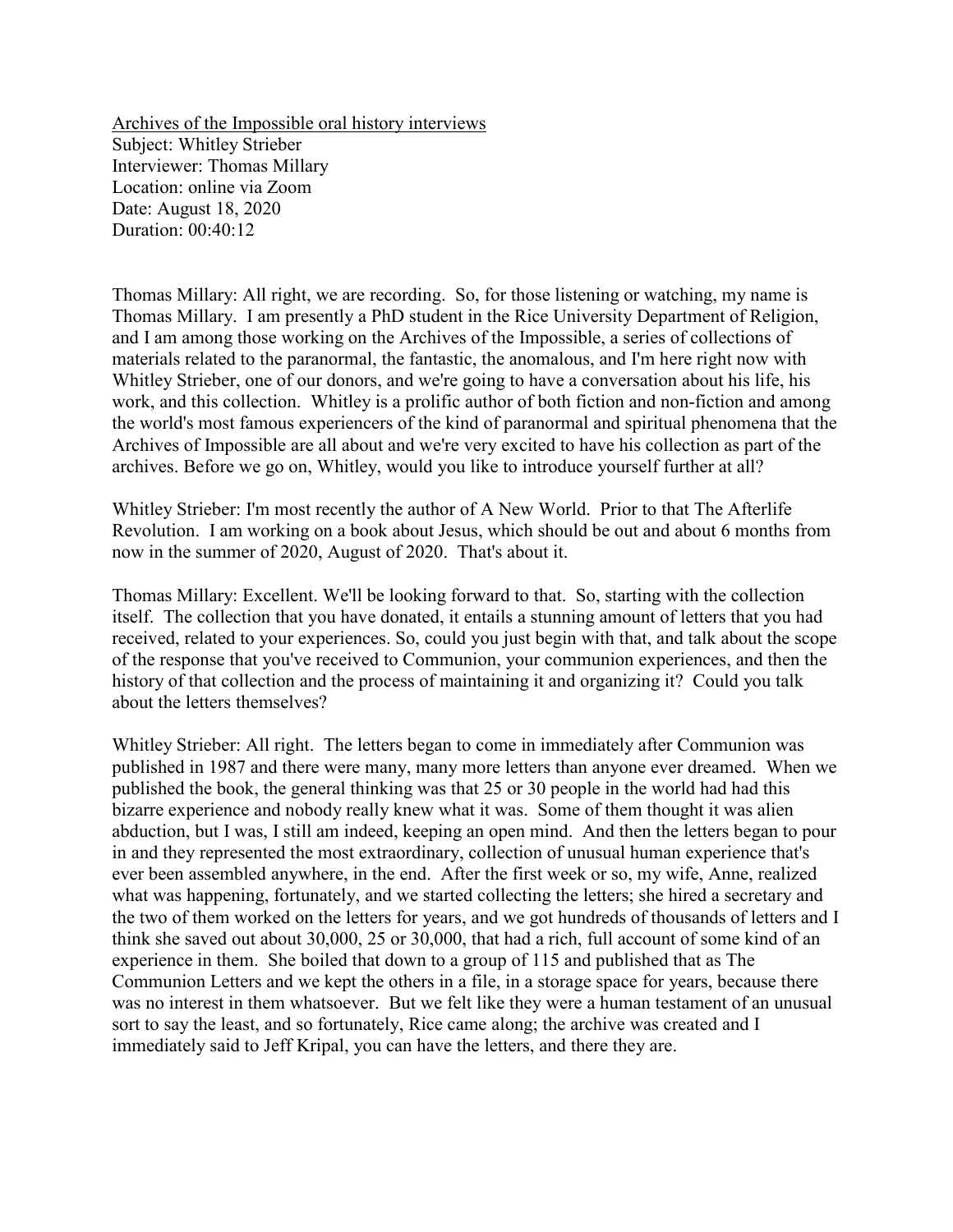Thomas Millary: Here they are. Yes, yes, that's great. And since you mentioned Jeff Kripal just now, so several years ago you and Dr. Kripal co-authored a book called The Super Natural, could you say a little bit more about how you initially met and would come to work with Jeff Kripal in that way?

Whitley Strieber: I believe in about 2009, Jeff contacted me, wanting me to read some pages from Authors of the Impossible which he had written about me. And so I read the pages and I thought they were quite well done and very even handed, and we got into an email correspondence and it developed into a friendship that is a close friendship now. And sooner or later, it occurred to one or both of us, I'm not sure which one, that we should try doing a collaboration. Because, I basically here, I have experiences, and Jeff has a very highly developed interpretive skill, and an excellent mind, and a very open mind. And so it was a perfect combination, I thought. And what I would do would be to write experiences out and then Jeff would write commentary and we'd go back and forth, and the book consists of experience commentary, experience commentary, and it's the only book of its kind in the world. And it's the only time someone who has been kind of dismissed as an alien abductee, nobody really thinks about that, is being addressed, his experiences are being addressed by someone with a much broader perspective than that. And that's what I think makes the book so valuable. Because there's something going on in the human world and has been for a long time. We've never been able to put a really effective name on it. We've never been able to dimensionalize it. And the book, Super Natural, it's two words, is a step in that direction.

Thomas Millary: Right, right. Now in addition to books like The Super Natural and Communion, you're a novelist and you've written quite a bit of fiction throughout your life starting from before your Communion experiences up until now. I would be curious to hear a little bit about that aspect of your work and how your writing of fiction interfaces with your life as an experiencer who also writes about that.

Whitley Strieber: Well, I have been writing fiction since I was 6. When I was a boy, I would write stories and we didn't have a typewriter, so my mother would recopy them in her own hand so they wouldn't look like they were written by a child, then we'd send them off to magazines like The Atlantic Monthly and, unbelievably, we got back more than one note, not just a rejection slip, but more than one note saying, this is interesting, please send us more. Finally, we managed to get a typewriter, but by that time my teenage years had arrived and with them all the storms of those years and I didn't ever follow up and didn't get back to writing again until I was in college. My fiction work is really important to me. It feels different from non-fiction, very different, because it's a chance to explore character and to use my imagination in story. Interesting thing about three of the early novels is that the first one, The Wolfen, they're curiously like the sort of stories of the gray aliens, they have big arresting eyes, they're gray in color; they're predatory. It's just kind of uncanny. Of course, they're wolves, not aliens. There was no suggestion of anything else. And then this next book Hunger, which is about a female vampire who is a tall blonde woman, and that fits into the sort of folklore of The Blondes as well. Which was odd, and I didn't recognize that until fans begin mentioning it to me years after I published Communion. And then the next book, or not the next book but a later book, excuse me, is called Cat Magic and it's a deep dive into the fairy faith. Which of course, is an integral part of the close encounter experience and this book came, it was the last fiction I wrote before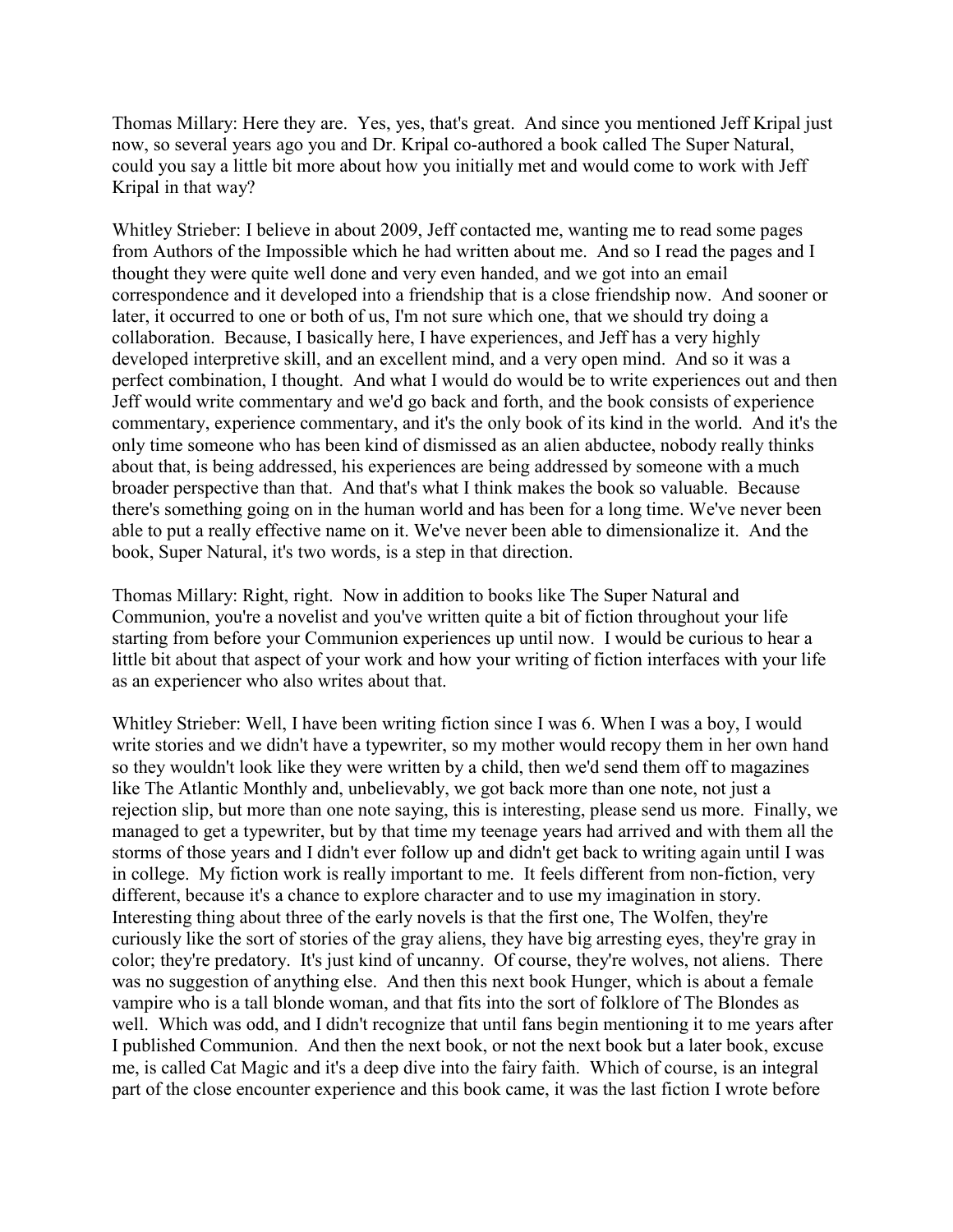Communion and so this was in my psyche in some way before it emerged onto the page as the Communion experience which strangely enough was extremely physical. I was injured so badly that I'm actually still scarred from it. The scars will be with me all my life. So it was an intense experience. And how this all interfaces between the physical, the imaginary, the imaginal and so forth, is the great question that I'm hoping we will continue to deal with in a rational manner that didn't happen when I went out on the Communion tour because I went from show to show to the tune of The Twilight Zone or The X Files music and, so, "you were abducted by aliens," no that may not be what happened, I said, but I was swept away.

Thomas Millary: And since you're talking about how some of your earlier writings would prefigure some of these later experiences, something I'm also interested in is the theme of your childhood. Your early life experience is something that comes up in your writing from time to time in books like The Secret School and others. So, I was just curious if you could talk a little bit about some of those early life experiences whether anomalous or otherwise and the significance of them for your later life as a writer and as an experiencer.

Whitley Strieber: I had a lucky childhood. I was just an inherently wild child and born to parents to whom that was fine. They were very permissive from even a very early age, and they didn't mind that they had a little boy who burned down the house trying to build an anti-gravity machine. I was still welcome in the home after that, after it was repaired. And they were very much always kind of rolling with it. Something apparently happened early on that kind of cracked the cosmic egg and when I say apparently, my childhood memories are too strange to say, oh I'm sure this happened because, and this is true in The Secret School, in the book I say, most of it, I constantly say this could be my childhood imagination trying to interpret extremely strange memories that as a child I couldn't even begin to make sense of. But anyway, back in 1952, between August and October, I believe that I was in a program at Randolph Air Force Base in San Antonio, I can't be sure that's even where it was, but it involved the use of a Skinner box and being trapped in this box and sort of a forced learning experience that was so stressful that my immune system broke down and I ended up isolated at Brooke General Hospital for about 6 weeks in 1952 and taken out of school. My parents took me out of the program. I always had the sense that it had a very imaginary feel to it, but then, it turned out that my closest friend in the world was also recruited for it, but he's 2 years older than I. I was recruited at 7 and I was not present when the recruiting took place; he was recruited at 9 and he was present. And his parents when they heard about the Skinner box used in enhanced learning, an enhanced learning program, they wouldn't have anything to do with it. So it existed in other words. It was real. Now here's another thing that happened; I begin to think, began, my mind began to go back to my childhood and because, in one of the hypnosis sessions I did with Dr. Donald Klein prior to actually writing Communion, I spontaneously regress, regressed to the age of 11 and he told me, and he was a very distinguished professional in his field as the head of the Department of Psychiatry of the State of New York, you couldn't get a much better credential than that. He said, you know, Whitley, what happened just now is what happens in abuse cases, when someone spontaneously connects with earlier abuse. And we were very curious as to whether or not I was remembering abuse experiences or exactly what these things were. So I eventually, a few years later, went back to San Antonio and began to explore my past as that had sort of come back to mind, and I had, in The Secret School, very specifically mentioned a certain place in the Almas Basin which where I thought I had gone as a child in the night, but when I actually went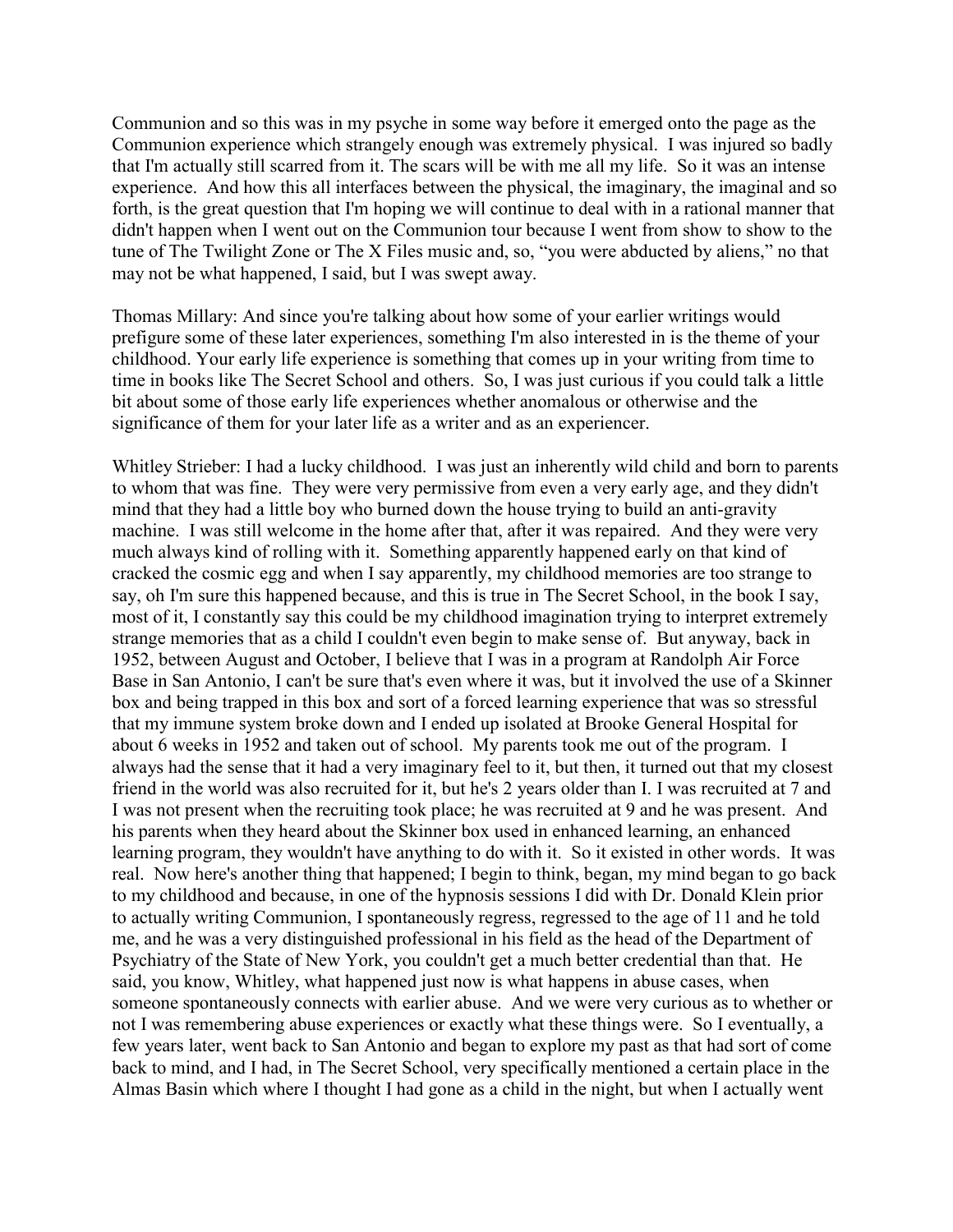there, went to the Basin and went an rode around the area, I couldn't imagine bicycling over there in the middle of the night at the age of 9 and 10. It was inconceivable. But then, I was out with Edward Conroy and a man taking videos, and I was explaining to them, I'd been out in the Basin looking for the place many times, and I was explaining to them how it must be imaginal, etcetera and so forth, and then I saw the tree, the very tree that I had described in The Secret School so carefully. And I walked and it was all there. There were benches that had been, we had been sitting on were now in ruins, but they were still there. And I was completely flabbergasted, because there was some element of this very fantastical experience that was real. And it's just like the Communion experience; you think well this can't be physically real, and then I end up in a doctor's office being told I was raped. So remarkable. Fortunately, I'm a person who loves questions like this. I'm not gonna jump to quick answers. I mean, obviously after 30 years of this, I'm certainly not going to jump to quick answers.

Thomas Millary: Sure, and speaking of which, so you mentioned A New World, your most recent work of non-fiction, which is your most updated statement on how you're thinking about the significance of these experiences. Could you elaborate a little bit more on that, on that book, on A New World, and what you're trying to accomplish through that one?

Whitley Strieber: Well, my experience is a ongoing life experience, it's part of my life. It's not something that happened and then didn't happen anymore. The Visitors as I call them, are very much in my life. And they interface with me in a lot of different ways. Not generally overtly, physically, in other words, I'm not often sitting face to face with something that looks like a non-human being; that happens, it's happened maybe five times in the past 20 years and usually it's just so little time involved that I can't be sure even happened, or what happened important. But there began to be contacts that involved me being touched or awakened physically, in fact, Jeff was present during one of those experiences at Esalen and they're physical, but there's no being, you don't see anyone, but you certainly are aware of there being a presence. And I began to work toward the idea of a new book, and we sort of planned it together and then one of the most remarkable things in my life happened. While I was actually writing the book, I ended up at a conference on the Pine Ridge Lakota Sioux Reservation in South Dakota and to my mindbending astonishment, I was riding along in a car, it's a big reservation and I closed my eyes and I saw a completely different world, it was like a different reality imposed, superimposed on this one. But it was entirely clear and very detailed and is, in other words, we were riding along a road and it was a graded road, but when I closed my eyes it wasn't a graded road anymore, it was an old, old country road that followed the contours of the land with the result that, when my eyes were closed and I was looking into this other reality and the graded road went straight, the old road went down a hill, it felt like the car had taken flight, I wasn't driving obviously. It felt like the car had taken flight and then I found that I could look at this at any time. I could lean down in a field and look at the flowers and the grasses and close my eyes and see other versions of the same flowers and grasses. I was privileged to be invited to a family ceremony all right, they're quite secretive and I'm not going to go into any detail about it for that reason, but this was a powerful, powerful ceremony. I'd never actually experienced anything like it. It was the most powerful religious ceremony I'd ever witnessed. And I've been in some Vodun ceremonies which can be very powerful, but this was, this was the most extraordinary. And so I thought while I was watching it and, and participating to an extent, I would close my eyes and see what, if anything unusual happened. And I closed my eyes, and when I did that, the music, the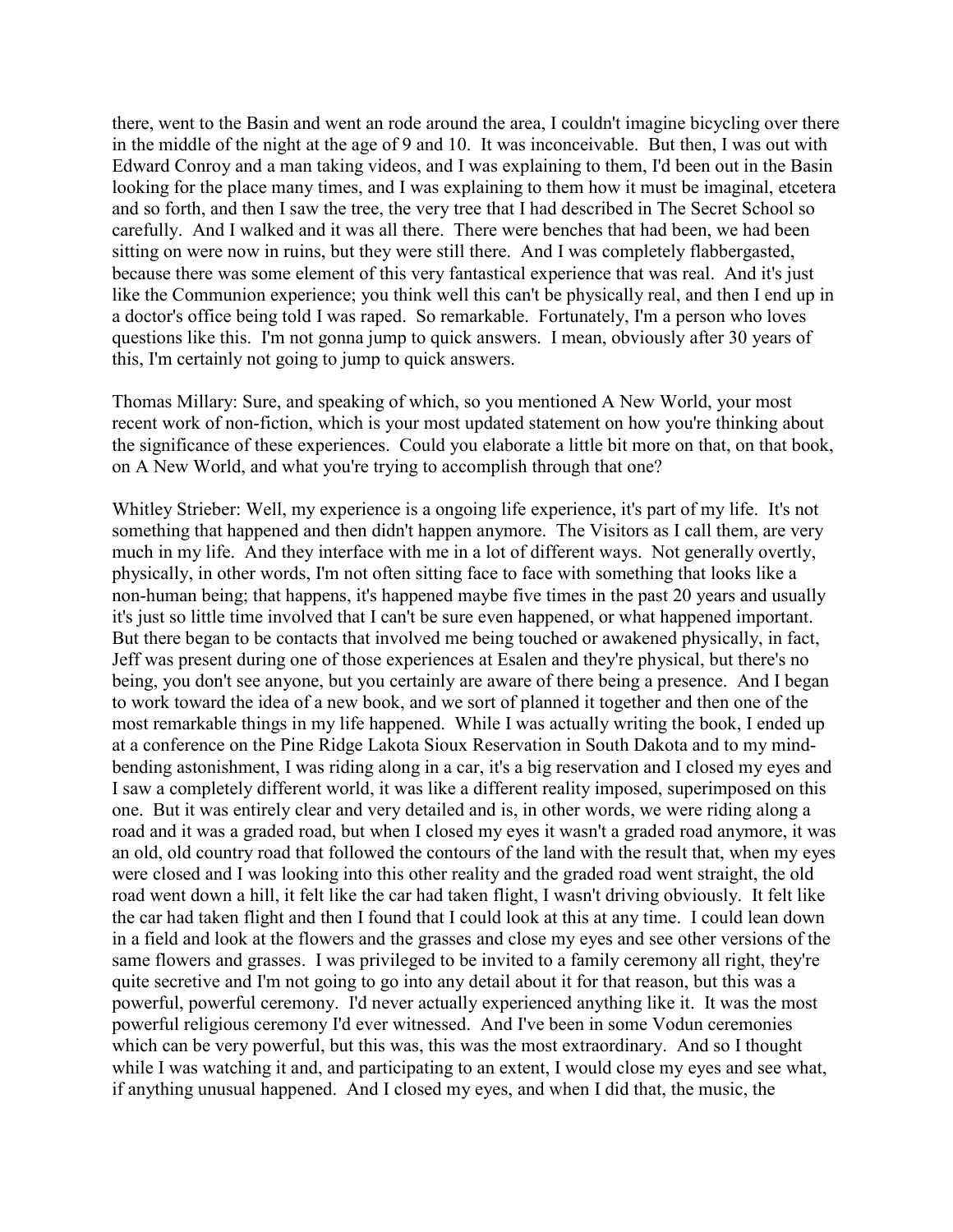drumming and the chanting, suddenly clicked off and a distance away, and where the clearing, where the ceremony had been taking place was now empty. It was just an empty field. And I opened my eyes, everything changed back again. And I could do it like this. It was just fantastic. Then a UFO showed up over the thing and was there for about an hour, occasionally shooting out these little flashes of, little sparks and hanging there above the thing, everyone watching it. What a life! I'm not going to try to explain any of this, although I do go, in the book, into the possibility of the existence of a mirror universe, which has got a lot of surprising scientific validity as physics is gradually going beyond the many worlds theory and into a rather different space in terms of understanding where we are. And it turns out that this mirror universe could be quite real and there's even a substantial amount of evidence of this physical evidence. There was an experiment in Antarctica in 2016 which was measuring and numbering neutrinos, it was a neutrino experiment carried out on a balloon. And about a year and a half ago to the amazement of the experimenters, they discovered a high energy neutrino had been captured by the system coming up from below. Now this seems, oh well, who knows, who cares about physics, it's all too complicated. This is terribly important, because high energy neutrinos cannot pass through the planet. There will be impact, they will stop in the planet. Low energy neutrinos, which are the bulk of neutrinos in the universe, can go through anything. But not these. So how is it that it came up from the ground? The only explanation so far that anyone's come up with is that for that neutrino, Earth was not there. Therefore, it was in a parallel universe, in another universe. And there are many other sort of signs, I wouldn't say definitive proof, but signs, strong signs that this may be real. Back to my own experience, the strangest part of it was that it also affected other people. I was at the Wounded Knee Burial Ground with people and looking over the graves and thinking about my own feelings about the Native peoples and their suffering and, frankly, mourning, because it's a terrible story and we're all part of it. And a man kept walking up to me and then walking away and walking up and walking away, and I thought, what's he doing, but I didn't think much about it. And then he walked up and said, Mr. Strieber, I wanted to ask you a question. Can you see the bones, when I look down at the grave when I'm standing beside you, I can see down into the ground and I can see the bones of the people in the graves. Can you see that? And I said, no, I can't. And he said, but when I step away from you, I can't see it anymore. It's only right beside you. Well, I have no idea what to say about that except that it happened. Witness to the impossible, author of the impossible, archives of the impossible. I'm in the right place, my friend.

Thomas Millary: That's right, that's right, that's right. And since we've covered some earlier instances of your work and experiences and more recent stuff, which, as I mentioned, you have such a large output, both your fiction and non-fiction, one thing that I wonder, is there a facet of your work that you wish received more attention? Since you've written about so many things over the years, in these different kinds of writings that you've done. Is there something that you wish people paid more attention to, or you got to talk about more in terms of your writing?

Whitley Strieber: Well, I'm also a poet, but I don't publish my poetry, not because it's bad, it's not bad, I'm fairly deep into, into poetry; I understand how to write poetry, and I've always thought I'd like to publish my poetry, but I hesitate, and I suppose I'll leave that to my kids. But in terms of my books, I can't get like reviews in magazines or New York Times or anything. I'm a pariah. And I'm sick and tired of being a pariah, frankly. I don't deserve to be a pariah. But for example, just recently I was trying to get permission from, from a songwriter to use some lines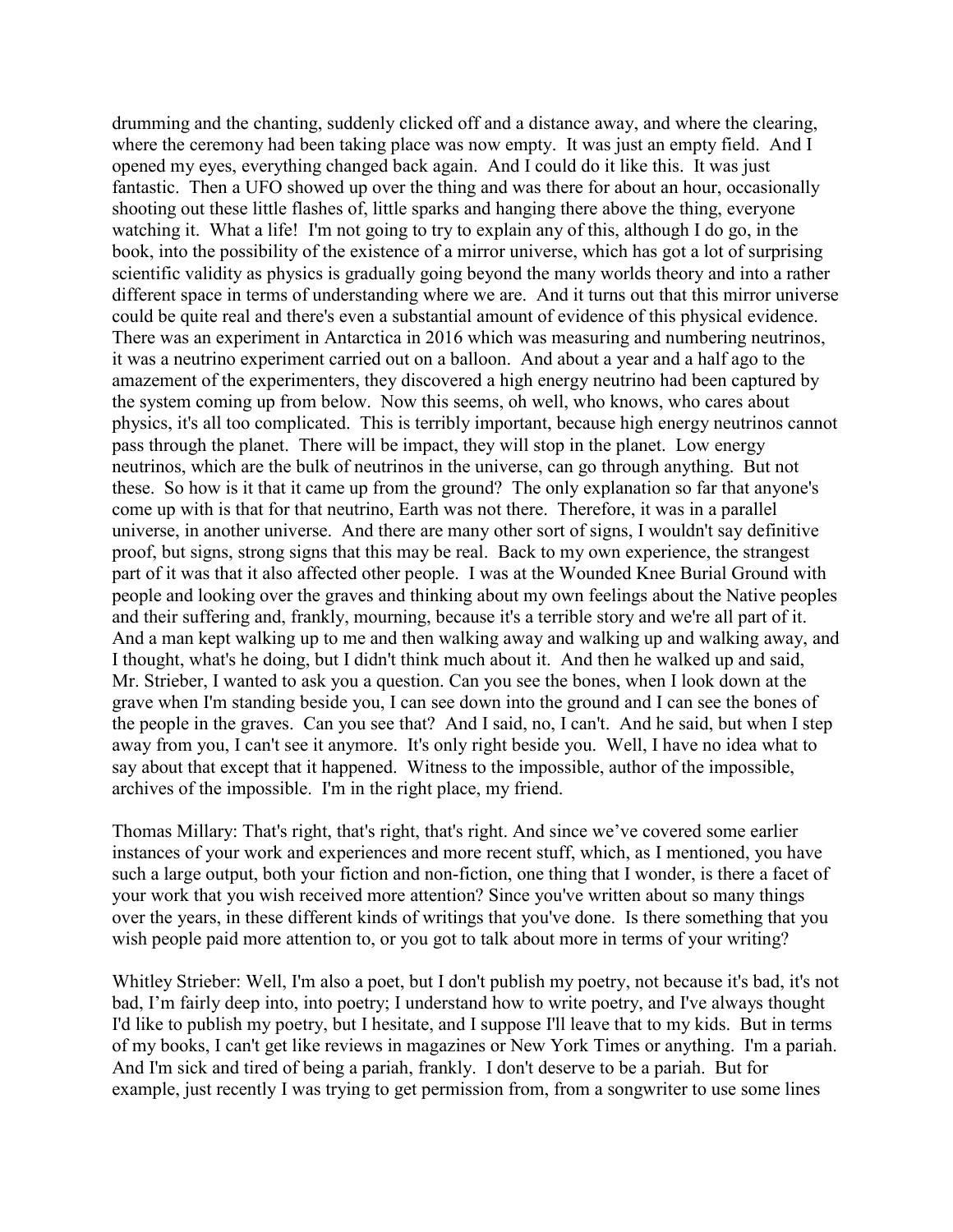from one of her songs in one of my books. She wouldn't do it because I was Whitley Strieber. And you know I'm the alien abduction man, Mr. UFO, the rectal probe man, har. And that's kind of what I would like to leave behind. I don't think I will. I think I'm going to die that and I haven't been reviewed in, for example in the New York Times in 20 years. And they would never review me, I'm, as I say, I'm a pariah.

Thomas Millary: Hmm. I see. I see. Now, among the other collections in the archives of the impossible, which as you point out is a very fitting place for you and your work, there are other ufologists, people like Jacques Vallée and his materials are part of these collections as well and so, being as prominent of an experiencer of the phenomena as you are, one thing that I wonder is, whether it's Jacques Vallée or other ufologists, are there other people who have written prominently about this who you find particularly insightful, or found helpful over the years in thinking about conceptualizing and interpreting your own experiences of the phenomenon?

Whitley Strieber: Well, you bring up Jacques, who has been a friend for, oh gosh, 30 years. He has been an enormous influence on me and my thinking. My wife Anne just thought he was absolutely brilliant and since she herself was absolutely brilliant, I certainly respected that. And I've written some forewords for his books and he's written blurbs for some of my books. We don't necessarily agree on everything, but what would be the point if we did? I mean there's no exploration if you're both on the same path. I think that the, one of the most interesting thing, things about Jacque's is it goes down two roads at the same time. One is the road of the imaginal and the other is the road of the physical. And he manages to do research into the area, into very physical areas of UFO encounters and also make sense of it all in the context of the imaginal without pushing the one or the other aside. And I think, I'm very impressed with that. Jeff, of course, is a tremendous influence on me because of the perspective he brings of contextualizing it in terms of religion and beliefs and so forth and so on. I think that's very valuable and again, Jacques' book Passport to Magonia about the relationship between the old fairy faith and the modern UFO lore was seminal in my life. My wife as soon as she heard about it, she said we're going out and getting that book right away. It was already out of print and we got it from The Strand Bookstore in New York and just absolutely devoured it. It was life changing, mind changing. And so, Jacques was a tremendously important influence. Other influences, Hal Puthoff from SRI and now TTSA has been a great influence. He's much more on the physical side of it but we are good friends and we've debated and talked about this sort of thing endlessly. As to where it actually lies. And look, there are many, many others. I just mentioned the three because there are so many others as well.

Thomas Millary: Absolutely. You mentioned the afterlife book earlier and I was just curious, could you speak a little bit more to this emphasis on the afterlife that has appeared in your work in recent years?

Whitley Strieber: Well, not actually in recent years. It goes back a while. When Annie was first reading the letters, one day she came out of her office with some letters in her hand and she said, Whitley, you know this has something to do with what we call death. And I said, what do you mean? And she said, she said, well look, and letter after letter, people are meeting their dead with the supposed aliens. And that actually happened at our cabin. It happened quite frequently that people would, in one room, would meet a dead friend, would walk into the room and in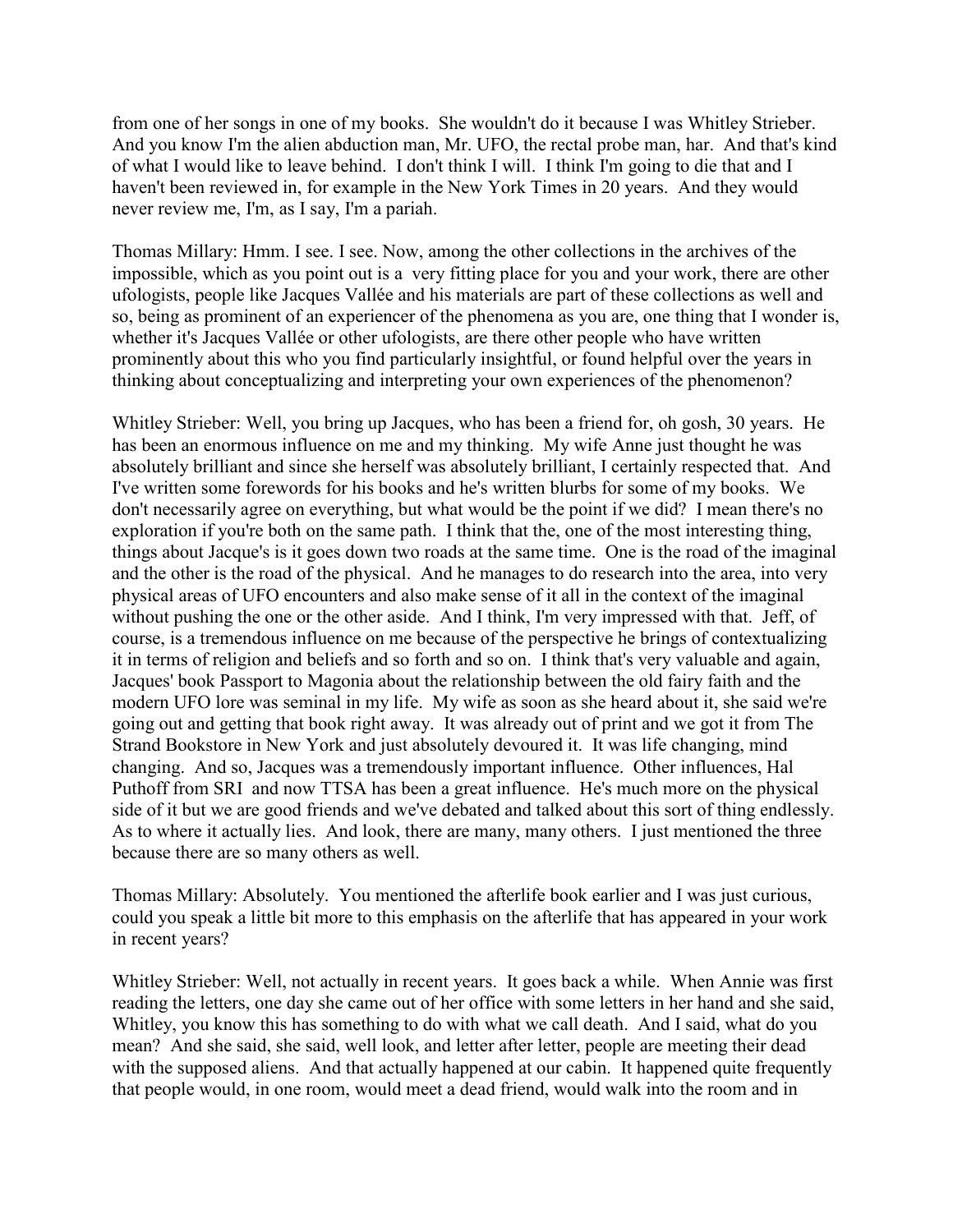another room there would be aliens waking people up. So, what could be going on? It was, just, it, so that kind of started it. And then after, sometime in the 90s, I'm not certain of this, but I think Anne and I discussed, when we decided, I came to this, and pretty much so did she, a very secular person. I was interested in things like the the Gurdjieff Work, but in terms of intensifying and expanding consciousness, not from a spiritual standpoint so much. But when we began to see these letters and began to have these other people at our house having experiences with the dead and the Visitors, we became aware of the fact that realm must actually exist. And then I had experiences, extraordinary experiences with the dead at the cabin as well, so at some point we had a discussion, I'm not gonna say we made a pact, that the one of us who died first, which we always assumed would be me, would come back if possible, but not directly, but to friends, whom we never told anything about, we never told anyone a word of it. We never spoke a word of it to anyone, in fact. In fact, we more or less dropped it after a brief conversation sometime in the mid-90s. Then Annie passes away, 7:45 on August  $11<sup>th</sup>$ , 2015 and at 9:30 the phone rings and it's a friend with no idea that Anne's died. And the friend says, Whitley, I just had the strangest thing happen. I heard Anne say to me in my ear to call you. And I said, and then she says, is she all right? And I said, Belle, Anne died an hour and a half ago. I almost didn't pick up the phone, I was so grief stricken and I thought the last thing I want is a call now. But I took it anyway. This continued to happen over the next couple of weeks. At least half a dozen times or more, and Anne, after that, after I realized she still existed, she taught me how to communicate with her, which the last time I did it was about half an hour before this conversation. And it is part of my life now. And it's extraordinary, because not only does she communicate with me, you want a good researcher, try one from the other side. We're writing a book together that is unusual, let me put it that way. In fact, since Annie passed away, my research skills have skyrocketed. I wrote a big novel called In Hitler's House right after she passed away, which is a faux memoir of a young American German who kind of falls in with Hitler at the age of 19 in 1931, before Hitler is, a big, big horror that he ends up as a friend of Hitler's but, obviously, he's also an ethical human being and he winds up as being a spy in Hitler's immediate entourage of people, in his most intimate inner circle. And to write a book like that, you need to be able to write as if you were there and as if you lived in the 30s, as if it was simply part of your life, because it's a memoir. And then it was amazing how the research worked. I learned all kinds of things about how to ask for things, and where to get them and things would fall together in what people call synchronicities constantly, and if you read the public reviews of the book (it went to reviewers, but they wouldn't review it), they say it's as if it was written by someone who was really there and one of them even wrote me an email saying, you know, I was inspired to really try to look into Hitler's life to see if this man existed, and I don't think he did, but if you have any idea that he might have existed, please let me know. And I said, I made him up. Taking that skill forward into the next books that were written, The Afterlife Revolution, A New World, and now the new book about Jesus has been a wonderful life experience. I mean, I'm lucky to have this relationship across the bridge between the worlds. And in a world where 90 percent of the people don't even believe a thing like that could exist. I don't care. It does.

Thomas Millary: Yeah, that's extraordinary. The last question that I have for you here - you've written and spoken so extensively about your experiences, over these years, and like you said, it's been a continuous thing not just something that happened to you with the initial Communion events. But I just have to ask, how has writing and speaking about these things for so long, how